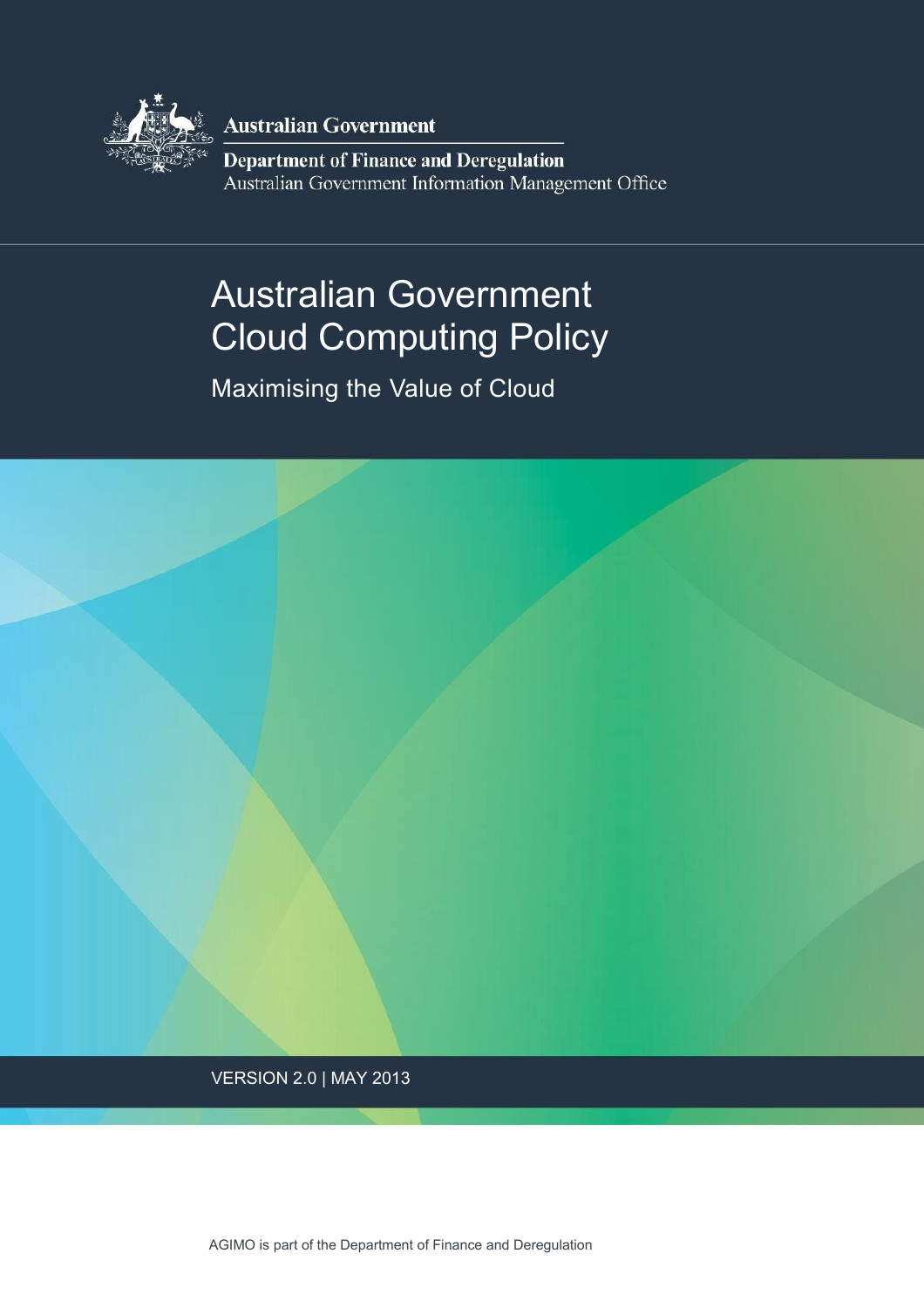# **Contents**

| <b>Foreword</b>                                                         |                |  |  |  |
|-------------------------------------------------------------------------|----------------|--|--|--|
| <b>Introduction</b>                                                     | 4              |  |  |  |
| <b>Australian Government Cloud Computing Policy</b>                     | 5              |  |  |  |
| Goal                                                                    | 5              |  |  |  |
| <b>Statement</b>                                                        | 5              |  |  |  |
| <b>Practical Considerations</b>                                         | 5              |  |  |  |
| <b>Deliverables</b>                                                     | 6              |  |  |  |
| <b>Outcomes</b>                                                         | $\overline{7}$ |  |  |  |
| <b>Implementation Roadmap</b>                                           | 10             |  |  |  |
| <b>Success Indicators</b>                                               | 11             |  |  |  |
| <b>Strategies, Policies, Guidance and Standards</b>                     | 11             |  |  |  |
| <b>Procurement</b>                                                      | 14             |  |  |  |
| <b>Attachment A Progress on Deliverables</b>                            | 15             |  |  |  |
| <b>Attachment B Tactical Application and Use of Cloud by Government</b> | 16             |  |  |  |

ISBN 978-1-922096-24-1



This publication is protected by copyright owned by the Commonwealth of Australia.

With the exception of the Commonwealth Coat of Arms and the Department of Finance and Deregulation logo, all material presented in this publication is provided under a Creative Commons Attribution 3.0 licence. A summary of the licence terms is available on the Creative Commons website.

**Attribution:** Except where otherwise noted, any reference to, use or distribution of all or part of this publication must include the following attribution:

*Australian Government Cloud Computing Policy — Maximising the Value of Cloud*, © Commonwealth of Australia 2013.

**Use of the Coat of Arms:** The terms under which the Coat of Arms can be used are detailed on th[e It's an](http://www.itsanhonour.gov.au/coat-arms/)  [Honour](http://www.itsanhonour.gov.au/coat-arms/) website.

**Contact us:** Inquiries about the licence and any use of this publication can be sent t[o ictpolicy@finance.gov.au.](mailto:ictpolicy@finance.gov.au) 

**Disclaimer:** Reference to any specific commercial product, process or service by trade name, trademark, manufacturer, or otherwise, within this document does not constitute or imply its endorsement, recommendation or favouring by the Department of Finance and Deregulation.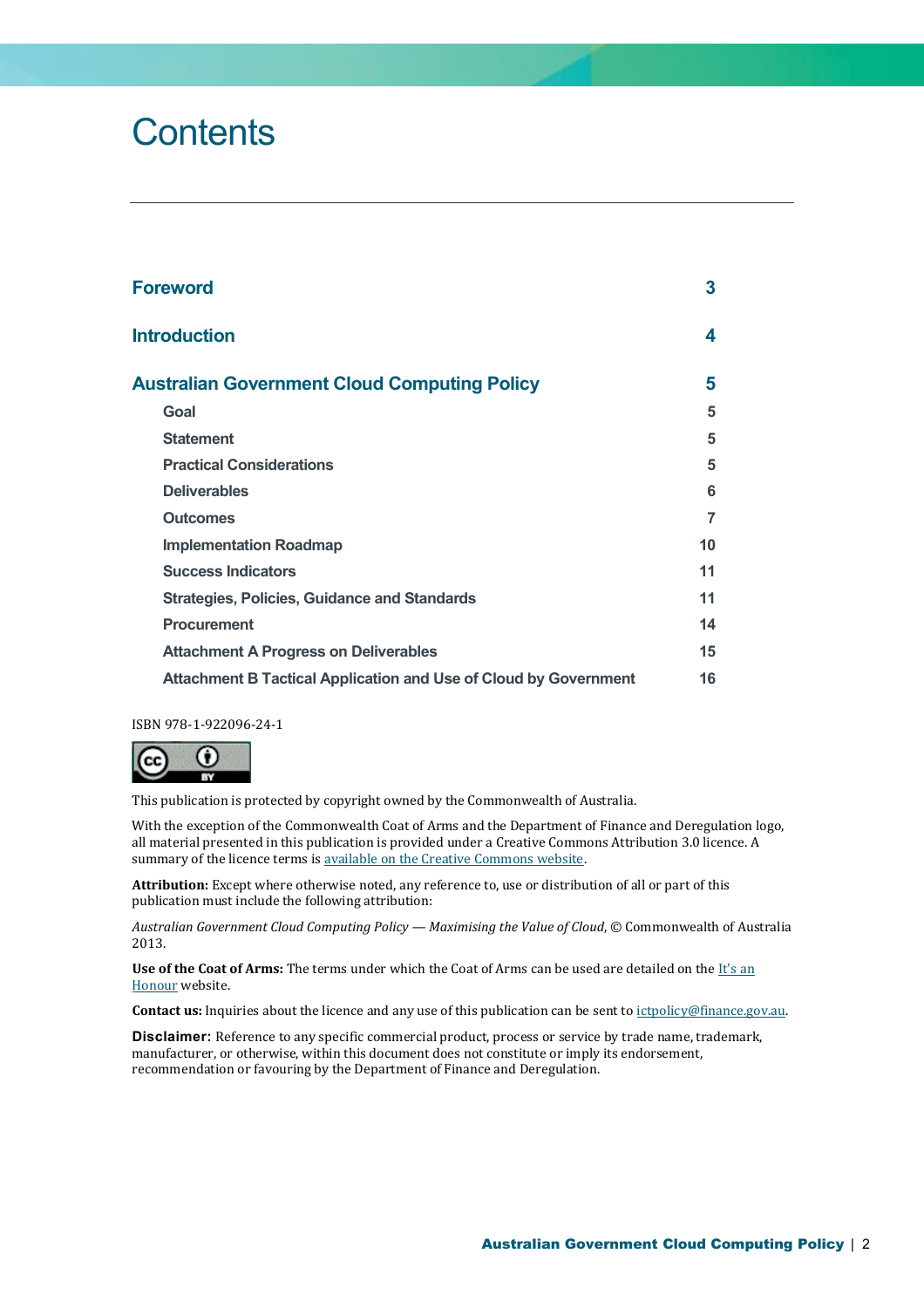# <span id="page-2-0"></span>Foreword

In mid 2010, as part of its remit to ensure the efficient and effective use of ICT across the Federal Government, Finance began investigating the requirement for policy on the use of cloud computing and in April 2011, after extensive consultation with industry and agencies, released the *Australian Government Cloud Computing Strategic Direction<sup>1</sup>* paper.

The *Strategic Direction* paper explored the opportunities and impacts to Federal Government agencies and provided agencies and industry with a whole-of-government policy for cloud computing, stating, *"agencies may choose cloud-based services where they demonstrate value for money and adequate security"*.

Three concurrent streams of activities, spread over the past two years, identifying the strategic and tactical activities supported agencies in the adoption of cloud computing and have now been largely completed.

In line with the maturation of cloud service offerings, the cloud computing market, the forthcoming release of the Government's 2011 National Digital Economy Strategy, and the release of a *National Cloud Computing Strategy<sup>2</sup>* it is timely to refresh the whole-ofgovernment policy on agency use of cloud computing.

Following the Government's endorsement of the *National Cloud Computing Strategy* vision and goals, to help agencies adopt cloud computing to boost productivity and innovation, agencies have an explicit obligation to consider cloud services when procuring their new ICT requirements; to procure cloud services for their test and development needs and to migrate public facing websites to public cloud services.

Governance of this policy will be under the Secretaries ICT Governance Board, supported by the Chief Information Officers Committee and will be regularly reviewed, and where necessary, updated to ensure it remains strongly aligned with Government priorities and legislative requirements, reflects the maturation of the market and the advances in technology and technical standards.

Glenn Archer Australian Government Chief Information Officer Department of Finance and Deregulation

<sup>2</sup>http;//www.dbcde.gov.au/cloud

<sup>&</sup>lt;sup>1</sup> http://agimo.gov.au/files/2013/04/final-\_cloud\_computing\_strategy\_version\_1.1.pdf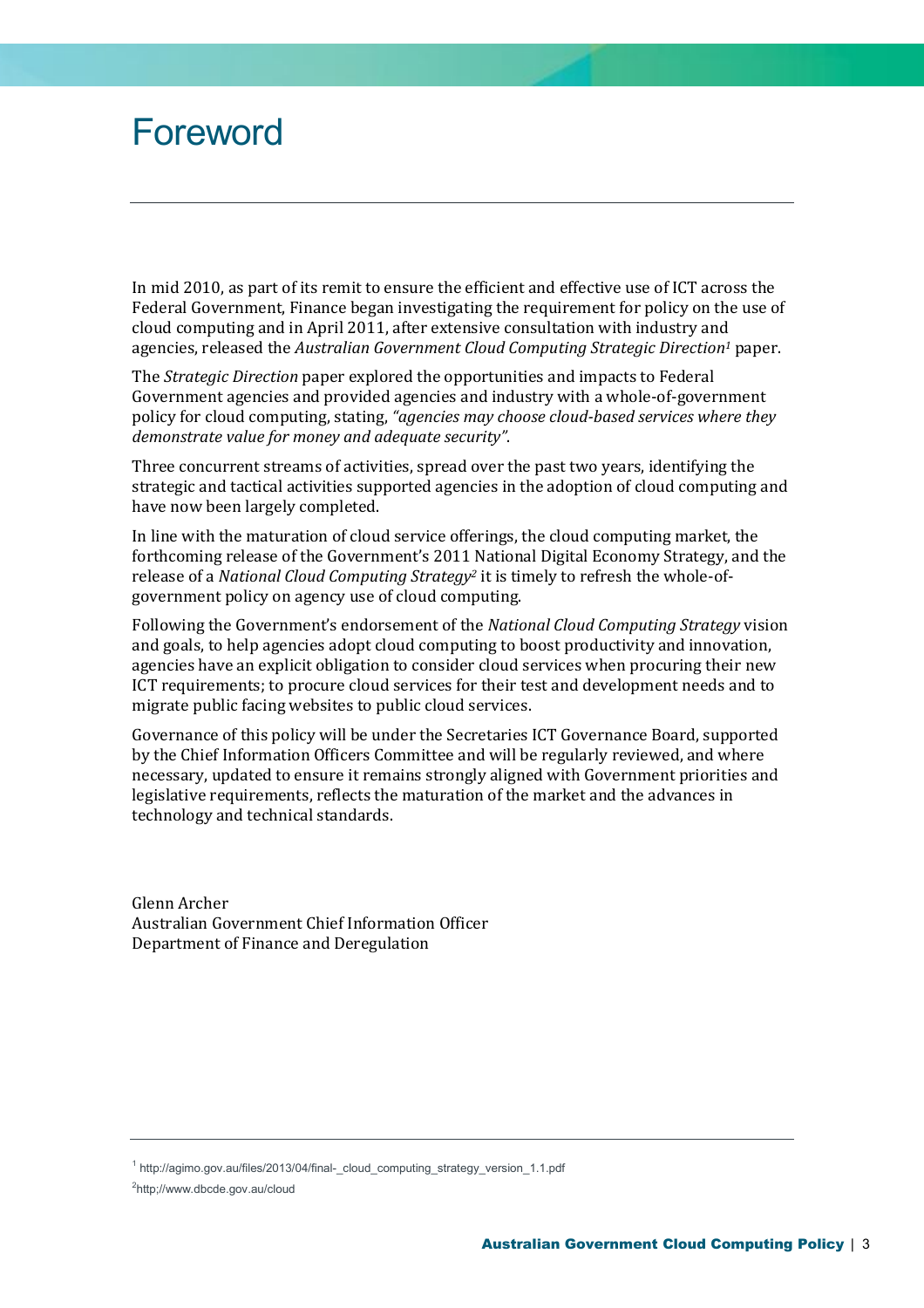# <span id="page-3-0"></span>**Introduction**

In April 2011, AGIMO published the *Australian Government Cloud Computing Strategic Direction* paper outlining the risks and benefits of cloud computing and set out a roadmap for the development of a suite of initiatives to assist Australian Federal Government agencies in their adoption of cloud services.

This *Australian Government Cloud Computing Policy* supersedes the *Australian Government Cloud Computing Strategic Direction* paper, April 2011, updates the progress on the deliverables of the 2011 strategic paper and provides whole-of-government direction to Australian Federal Government agencies on their use of cloud computing services.

The table at Attachment A describes the tasks and status of the initiatives undertaken in the 2011 *Australian Government Cloud Computing Strategic Direction* paper. Those tasks have largely been completed.

In October 2012 the Prime Minister announced, in parallel with an update to the *National Digital Economy Strategy*, the development of a *National Cloud Computing Strategy* to explore the various opportunities and potential for cloud computing to contribute to the national economy.

The *National Cloud Computing Strategy* identifies that the Australian Government, with an annual procurement of over \$5 billion in ICT and associated services, has a role in providing leadership on the appropriate adoption of cloud computing and in the flow on effect from terms and products procured by the government to other organisations in the economy. There is also tangible benefit to agencies, taxpayers and citizens in the informed adoption of cloud services by government.

This policy articulates to agencies the Government's vision, goals and actions in the use of cloud computing in government as outlined in the *National Cloud Computing Strategy*.

Implementation of the policy, and the actions outlined in it, will be oversighted by the *Secretaries ICT Governance Board*, supported by the *Chief Information Officers Committee* and supports the Government's broader ICT strategic objectives and major programs of work, including the *[National Digital Economy Strategy](http://www.nbn.gov.au/nbn-benefits/national-digital-economy-strategy/)<sup>3</sup>* and the *[Australian Public Service](http://agimo.gov.au/policy-guides-procurement/ict_strategy_2012_2015/)  [ICT Strategy 2012-2015](http://agimo.gov.au/policy-guides-procurement/ict_strategy_2012_2015/)4*.

<sup>3</sup> http://www.nbn.gov.au/nbn-benefits/national-digital-economy-strategy/

<sup>4</sup> http://agimo.gov.au/policy-guides-procurement/ict\_strategy\_2012\_2015/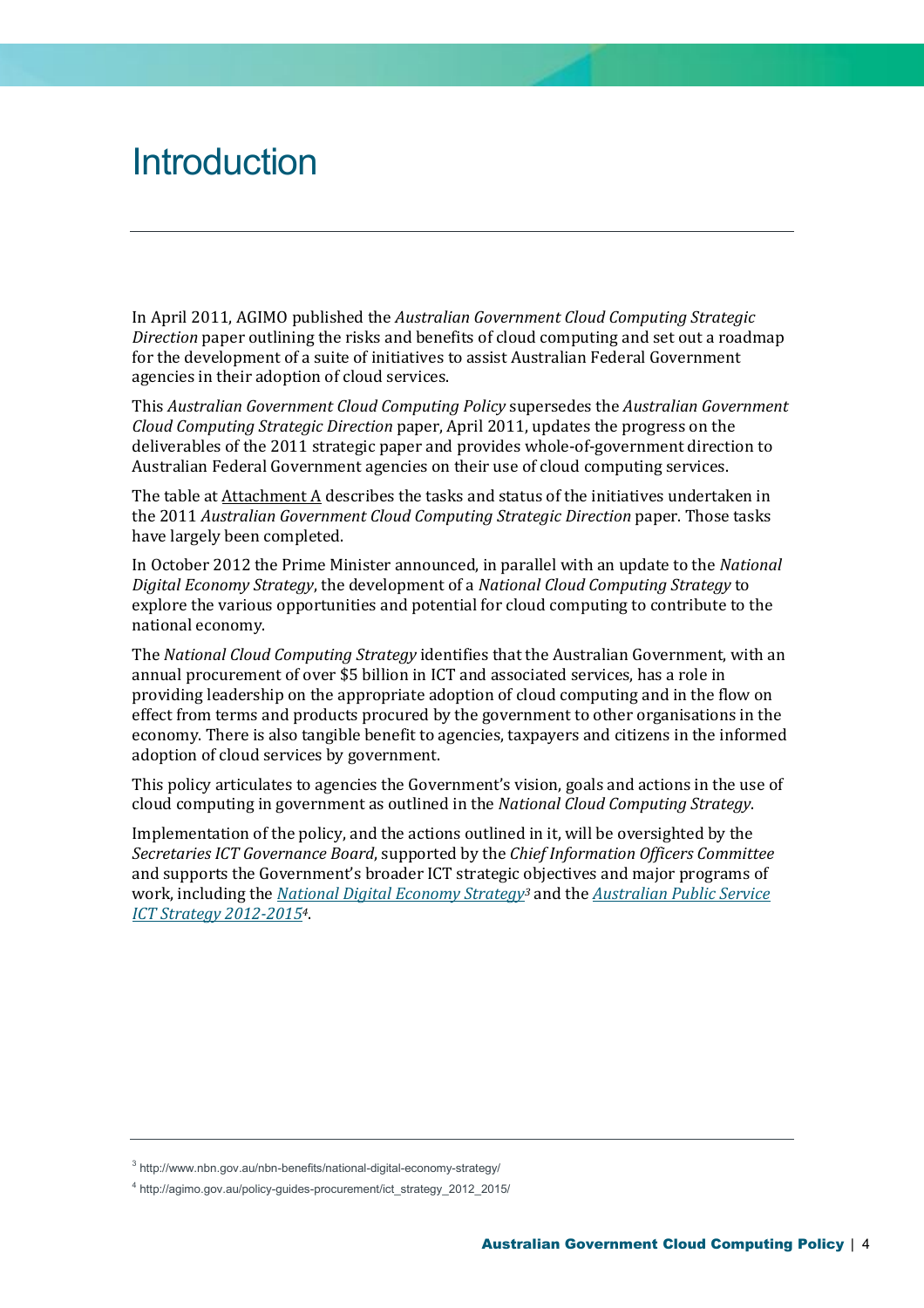# <span id="page-4-0"></span>**Policy**

## <span id="page-4-1"></span>**Goal**

The Australian Government will be a leader in the use of cloud services to achieve greater efficiency, generate greater value from ICT investment, deliver better services and support a more flexible workforce.

## <span id="page-4-2"></span>**Statement**

Australian Government agencies will:

- consider cloud services for new ICT procurements. Agencies will choose cloud services where the cloud service represents the best value for money and adequate management of risk compared to other available options;
- commence procurement of public cloud services for their testing and development needs, as appropriate where the service represents the best value for money and is fit for purpose;
- transition public facing websites to public cloud hosting at natural ICT refreshment points, where those cloud services demonstrate best value for money and is fit for purpose; and
- establish information sharing initiatives to facilitate continual improvement based on a repository of case studies, better practices risk approaches and practical lessons to enable agencies to learn from each other.

## <span id="page-4-3"></span>**Practical Considerations**

In becoming a leader in the use of cloud services, Australian Government agencies will consider the following factors when procuring cloud services:

- value for money including that the service is fit for purpose as defined in the *[Commonwealth Procurement Rules](http://www.finance.gov.au/procurement/procurement-policy-and-guidance/commonwealth-procurement-rules/)5*;
- adequate security as defined in the *[Protective Security Policy Framework](http://www.protectivesecurity.gov.au/pspf/Pages/default.aspx)6*;
- delivering better services as detailed in the *APS ICT Strategy 2012-2015*;
- improving productivity as detailed in the *APS ICT Strategy 2012-2015*;
- achieving greater efficiency as detailed in the *APS ICT Strategy 2012-2015*; and
- developing a more flexible workforce.

<sup>5</sup> http://www.finance.gov.au/procurement/procurement-policy-and-guidance/commonwealth-procurement-rules/

<sup>6</sup> http://www.protectivesecurity.gov.au/pspf/Pages/default.aspx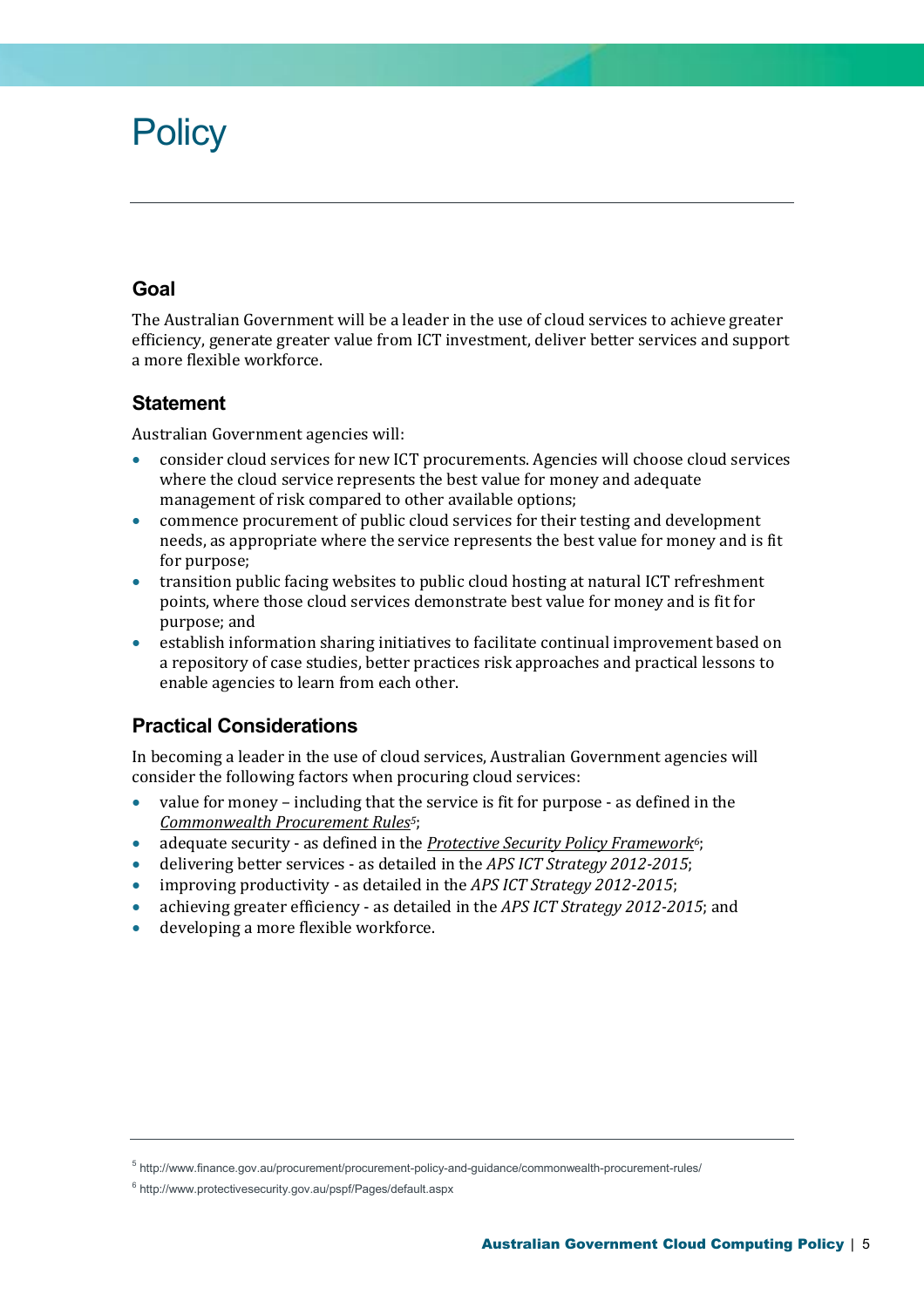## <span id="page-5-0"></span>**Deliverables**

As described in the *National Cloud Computing Strategy*, the government's vision and goal for the use of cloud computing by Australian Government agencies is to be achieved by the following actions:

#### **Key actions:**

- The Australian Government Information Management Office (AGIMO) will enhance the guidance available to government decision makers on how to evaluate the benefits of cloud services and how to procure and manage them.
- AGIMO and the Department of Broadband, Communications and the Digital Economy (DBCDE) will establish information sharing initiatives to facilitate continual improvement based on a repository of case studies, better practice risk approaches and practical lessons to enable agencies to learn from each other.
- The Department of Finance and Deregulation (DOFD) will enhance procurement practices to ensure that government agencies are required to consider public cloud services for new ICT procurements.
- Government agencies will transition public-facing websites to public cloud services as their refresh cycle allows, where those services represent the best value for money.
- The government will develop a business case by the end of 2013 to analyse the benefits and drawbacks of a more centralised approach to the provision of cloud services to Australian Government agencies.

#### **Actions:**

| <b>Number</b> | <b>Action</b>                                                                                                                                                                                                                                                                                                                                                                                     | Implementation                                                                                        |
|---------------|---------------------------------------------------------------------------------------------------------------------------------------------------------------------------------------------------------------------------------------------------------------------------------------------------------------------------------------------------------------------------------------------------|-------------------------------------------------------------------------------------------------------|
| 1.1           | The government will:<br>• identify training and skills development opportunities available to<br>agencies on how to evaluate the benefits of cloud services and how<br>to procure and manage them.<br>• clarify obligations on agencies in relation to risk management, data<br>security, privacy and the storage and processing of data offshore.                                                | AGIMO, with input from<br>DBCDE, OAIC and AGD: to<br>complete in 2014                                 |
| 1.2           | The government will identify opportunities for cloud services trials in<br>agencies and establish information sharing initiatives to facilitate<br>continual learning and establish a repository of case studies, better<br>practice risk approaches and practical lessons learned. Interested<br>State and Territory government organisations will be invited to<br>participate.                 | AGIMO: ongoing, with work<br>beginning in 2013 through<br>the Chief Information Officer<br>Committee. |
| 1.3           | The government will publish and report on the use of cloud services in<br>the public sector. Using this information, the government will consider<br>whether additional tools are necessary to assist agencies to self-<br>assess their own cloud computing needs, and investigate whether<br>current ICT funding models are suitable to encouraging adoption of<br>cloud services in government. | DBCDE with support from<br>AGIMO: to report annually<br>beginning in early 2014                       |
| 1.4           | The government will explore the feasibility of a community<br>government-Cloud.                                                                                                                                                                                                                                                                                                                   | AGIMO: to report by early<br>2014                                                                     |
| 1.5           | The government will review the current cloud strategic directions<br>paper, and issue an updated version shortly after the release of the<br>National Cloud Computing Strategy.                                                                                                                                                                                                                   | AGIMO: by mid-2013                                                                                    |
| 1.6           | Government agencies will be required to consider cloud services<br>(including public cloud services) for new ICT procurements.<br>Government agencies will choose cloud services, where the service<br>represents the best value for money and adequate management of<br>risk, compared to other available options.                                                                               | DOFD/AGIMO: to release<br>guidance by end of 2013.                                                    |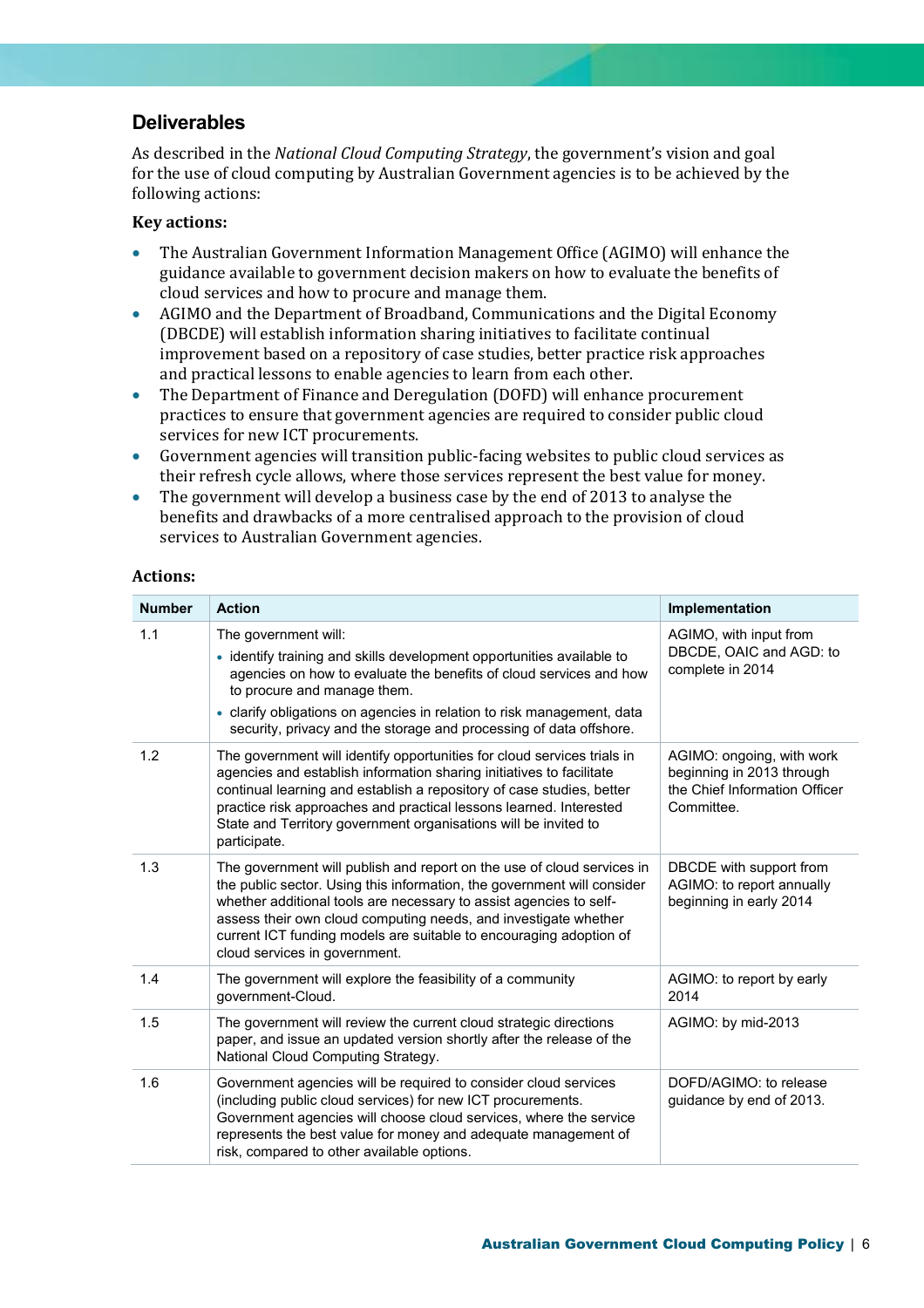| <b>Number</b> | <b>Action</b>                                                                                                                                                                                                                                                                                                                                                                                       | Implementation                                                                                                  |
|---------------|-----------------------------------------------------------------------------------------------------------------------------------------------------------------------------------------------------------------------------------------------------------------------------------------------------------------------------------------------------------------------------------------------------|-----------------------------------------------------------------------------------------------------------------|
| 1.7           | The government will:<br>• consider the ways that the early successes of Data-Centre-as-a-<br>Service Multi Use List can be built upon.<br>• refresh the Data Centre Facilities Panel.                                                                                                                                                                                                               | DOFD: to refresh The Panel<br>in 2013 and to review the<br>DCaaS MUL in 2014.                                   |
| 1.8           | Government agencies will migrate public facing websites to cloud<br>hosting at natural ICT refresh points, where those cloud services<br>demonstrate the best value for money and is fit for purpose. Agencies<br>will also adopt public cloud services for their testing and development<br>needs, as appropriate and where the service represents best value for<br>money and is fit for purpose. | AGIMO: to publish guidance<br>for agencies in 2013.<br>Agencies: to implement at<br>natural ICT refresh points. |
| 3.3           | The government will strengthen Australian engagement with regional<br>and international standards institutions and technical committees, and<br>strongly encourage involvement by the private sector.                                                                                                                                                                                               | DBCDE, AGIMO and the<br>Defence Signals Directorate:<br>ongoing.                                                |

## <span id="page-6-0"></span>**Outcomes**

The following table identifies the outcomes and the estimated completion date for the above actions. The Department of Finance and Deregulation (AGIMO) will issue a Finance Circular in June 2013 to give effect to these new directions for Government.

| <b>Stream</b>                                                                                                                                                                                                                                                                                                                                                                                                                                                     | <b>Target</b><br><b>Completion</b>                                                                                                                                                                                           |                   |  |  |  |  |  |  |
|-------------------------------------------------------------------------------------------------------------------------------------------------------------------------------------------------------------------------------------------------------------------------------------------------------------------------------------------------------------------------------------------------------------------------------------------------------------------|------------------------------------------------------------------------------------------------------------------------------------------------------------------------------------------------------------------------------|-------------------|--|--|--|--|--|--|
| <b>Procurement</b>                                                                                                                                                                                                                                                                                                                                                                                                                                                |                                                                                                                                                                                                                              |                   |  |  |  |  |  |  |
| Outcome 1:<br>Commencing July 2013, agencies have an explicit requirement to<br>New ICT<br>consider cloud services, including public cloud services, as an option<br>when considering new ICT procurements. In accordance with the<br>procurements<br>Government's procurement policy, agencies will choose cloud services<br>where the cloud service represents the best value for money and<br>adequate management of risk compared to other available options. |                                                                                                                                                                                                                              | July 2013 onwards |  |  |  |  |  |  |
| <b>Outcome 2:</b><br>Test and<br>development<br>needs                                                                                                                                                                                                                                                                                                                                                                                                             | Commencing July 2013, agencies have an explicit requirement to<br>procure public cloud services for their test and development<br>environments, where appropriate, and where the service represents<br>best value for money. | July 2013 onwards |  |  |  |  |  |  |
| Outcome 3:<br>Public facing<br>websites                                                                                                                                                                                                                                                                                                                                                                                                                           | Commencing July 2013, agencies have an explicit requirement to<br>migrate existing public facing websites to cloud services at natural<br>refresh points and where those cloud services demonstrate best value<br>for money. | July 2013 onwards |  |  |  |  |  |  |
| <b>Outcome 4:</b><br>The Department of Broadband, Communications and the Digital<br>Economy with support from the Department of Finance and<br><b>ICT</b> funding<br>Deregulation (AGIMO) will investigate whether current ICT funding<br>models<br>models are suitable to encouraging the adoption of cloud services in<br>government.                                                                                                                           |                                                                                                                                                                                                                              | April 2014        |  |  |  |  |  |  |
| <b>Capability Building</b>                                                                                                                                                                                                                                                                                                                                                                                                                                        |                                                                                                                                                                                                                              |                   |  |  |  |  |  |  |
| Outcome 1:<br>The Department of Finance and Deregulation (AGIMO) will consult with<br>agencies, industry and the Attorney-General's Department, the Office of<br>Clarify agency<br>the Information Commissioner and Defence Signals Directorate to<br>obligations<br>review and update existing better practice guidelines on cloud<br>computing to provide clarity on the issues of:<br>1. risk management;                                                      |                                                                                                                                                                                                                              | September 2013    |  |  |  |  |  |  |
|                                                                                                                                                                                                                                                                                                                                                                                                                                                                   | 2. data security;                                                                                                                                                                                                            |                   |  |  |  |  |  |  |
|                                                                                                                                                                                                                                                                                                                                                                                                                                                                   | 3. privacy; and                                                                                                                                                                                                              |                   |  |  |  |  |  |  |
|                                                                                                                                                                                                                                                                                                                                                                                                                                                                   | 4. the storage and processing of data offshore.                                                                                                                                                                              |                   |  |  |  |  |  |  |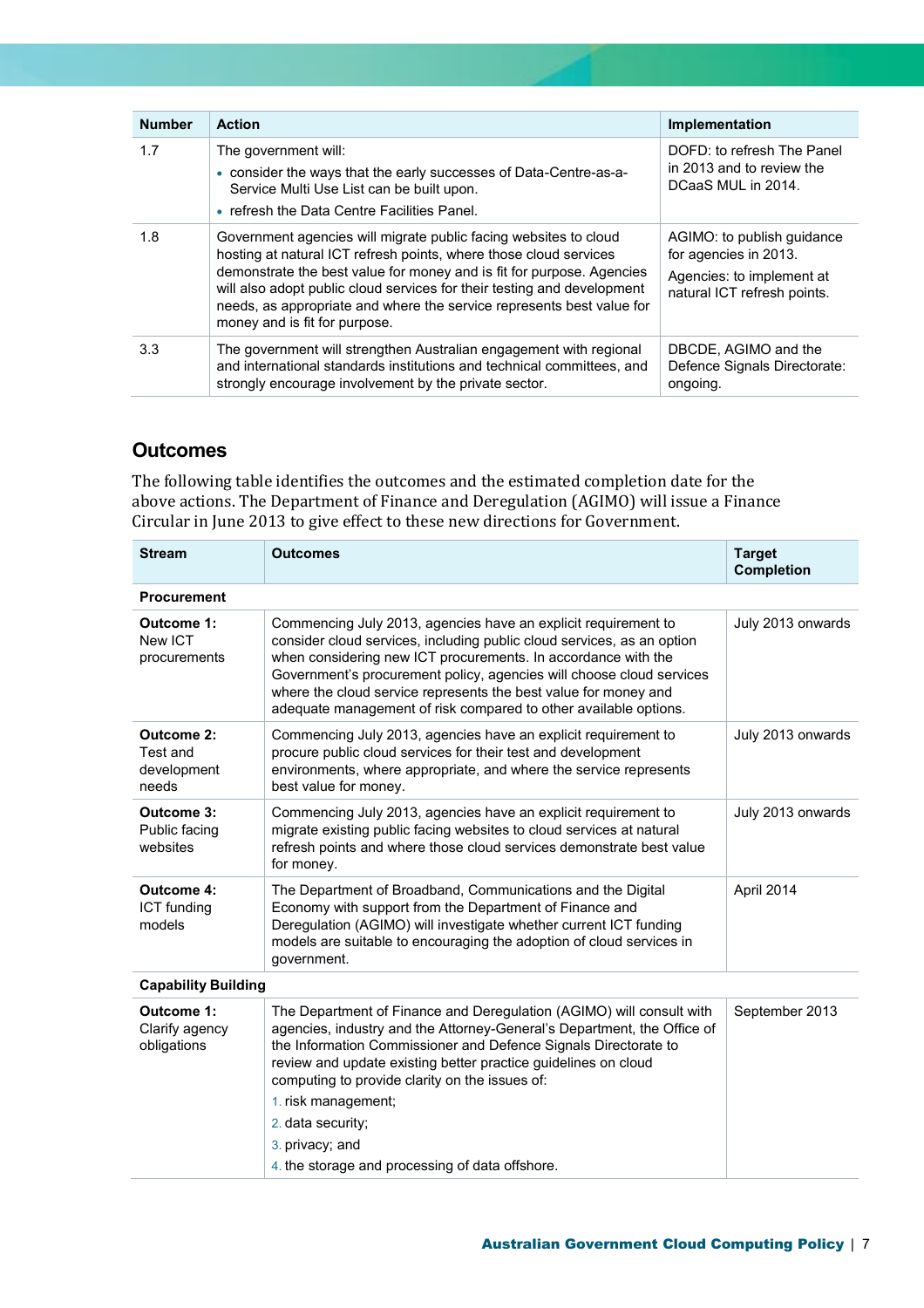| <b>Stream</b>                                                                                                     |                                                                                                                                                                                                                                                                                                                                                                                                                                                             | <b>Target</b>        |
|-------------------------------------------------------------------------------------------------------------------|-------------------------------------------------------------------------------------------------------------------------------------------------------------------------------------------------------------------------------------------------------------------------------------------------------------------------------------------------------------------------------------------------------------------------------------------------------------|----------------------|
|                                                                                                                   | <b>Outcomes</b>                                                                                                                                                                                                                                                                                                                                                                                                                                             | <b>Completion</b>    |
| Outcome2:<br>Identify trials and,<br>establish<br>information<br>sharing.                                         | The Department of Finance and Deregulation (AGIMO) will consult with<br>agencies and industry to identify opportunities for cloud services trials in<br>agencies and establish information sharing initiatives to facilitate<br>continual learning and establish a repository of case studies, better<br>practice risk approaches and practical lessons learned. Interested State<br>and Territory government organisations will be invited to participate. | June 2013<br>onwards |
| Outcome 3:<br>Identifying training<br>and skills<br>development<br>opportunities.                                 | The Department of Finance and Deregulation (AGIMO) will develop and<br>publish a guide identify training and skills development opportunities to<br>improve public sector capability in evaluating the benefits of cloud<br>services and knowledge on how to buy and manage them.                                                                                                                                                                           | April 2014           |
| <b>Outcome 4:</b><br>Community cloud<br>feasibility                                                               | The Department of Finance and Deregulation (AGIMO) will consult with<br>agencies and industry to explore the feasibility of a community<br>government cloud and provide a business case to the Secretaries ICT<br>Governance Board.                                                                                                                                                                                                                         | April 2014           |
| Outcome 5:<br>Data Centre as a<br>Service<br>development                                                          | The Department of Finance and Deregulation will consult with agencies<br>and industry to consider the ways that the early successes of Data<br>Centre as a Service Multi Use List can be built upon and provide a<br>report to the Secretaries ICT Governance Board.                                                                                                                                                                                        | October 2014         |
| Outcome 6:<br>Data Centre<br><b>Facilities Panel</b><br>refresh                                                   | The Department of Finance and Deregulation will consult with agencies<br>and industry and then refresh the Data Centre Facilities Panel<br>consistent with the objectives of the Data Centre Strategy.                                                                                                                                                                                                                                                      | December 2013        |
| Outcome 7:<br><b>Cloud Certification</b><br>Framework                                                             | The Department of Finance and Deregulation (AGIMO) will continue<br>investigation of a Cloud Certification Framework for Government.                                                                                                                                                                                                                                                                                                                        | December 2013        |
| Outcome 8:<br>Public sector<br>cloud services use<br>report                                                       | The Department of Broadband, Communications and the Digital<br>Economy supported by the Department of Finance and Deregulation<br>(AGIMO) will consult with agencies and industry to develop and publish<br>a report annually on the use of cloud services in the public sector.                                                                                                                                                                            | April 2014           |
| Outcome 9:<br>Use of Cloud by<br>Non-Government<br>Organisations<br>(NGOs)                                        | The Department of Broadband, Communications and the Digital<br>Economy will investigate how the use of cloud services can be<br>promoted to NGOs that receive government funding, and consider what<br>assistance could be provided to NGOs in procuring cloud services.                                                                                                                                                                                    | December 2013        |
| Outcome 10:<br>Continued<br>engagement with<br>industry and<br>research institutes                                | The Department of Broadband, Communications and the Digital<br>Economy and the Department of Finance and Deregulation (AGIMO)<br>will continue to engage with industry and research institutes through<br>existing mechanisms to identify research needs for cloud computing.                                                                                                                                                                               | Ongoing              |
| Outcome 11:<br>Continued<br>engagement with<br>the National<br>Steering<br>Committee on<br><b>Cloud Computing</b> | The Department of Broadband, Communications and the Digital<br>Economy and the Department of Finance and Deregulation (AGIMO)<br>will continue to engage through the NSCCC to examine cloud<br>computing issues, opportunities and challenges.                                                                                                                                                                                                              | Ongoing              |
| Outcome 12:<br>Continued<br>engagement with<br>standards<br>institutions and<br>research<br>committees.           | The Department of Broadband, Communications and the Digital<br>Economy and the Department of Finance and Deregulation will<br>strengthen Australian engagement with regional and international<br>standards institutions and technical committees' and strongly encourage<br>involvement by the private sector.                                                                                                                                             | Ongoing              |

J.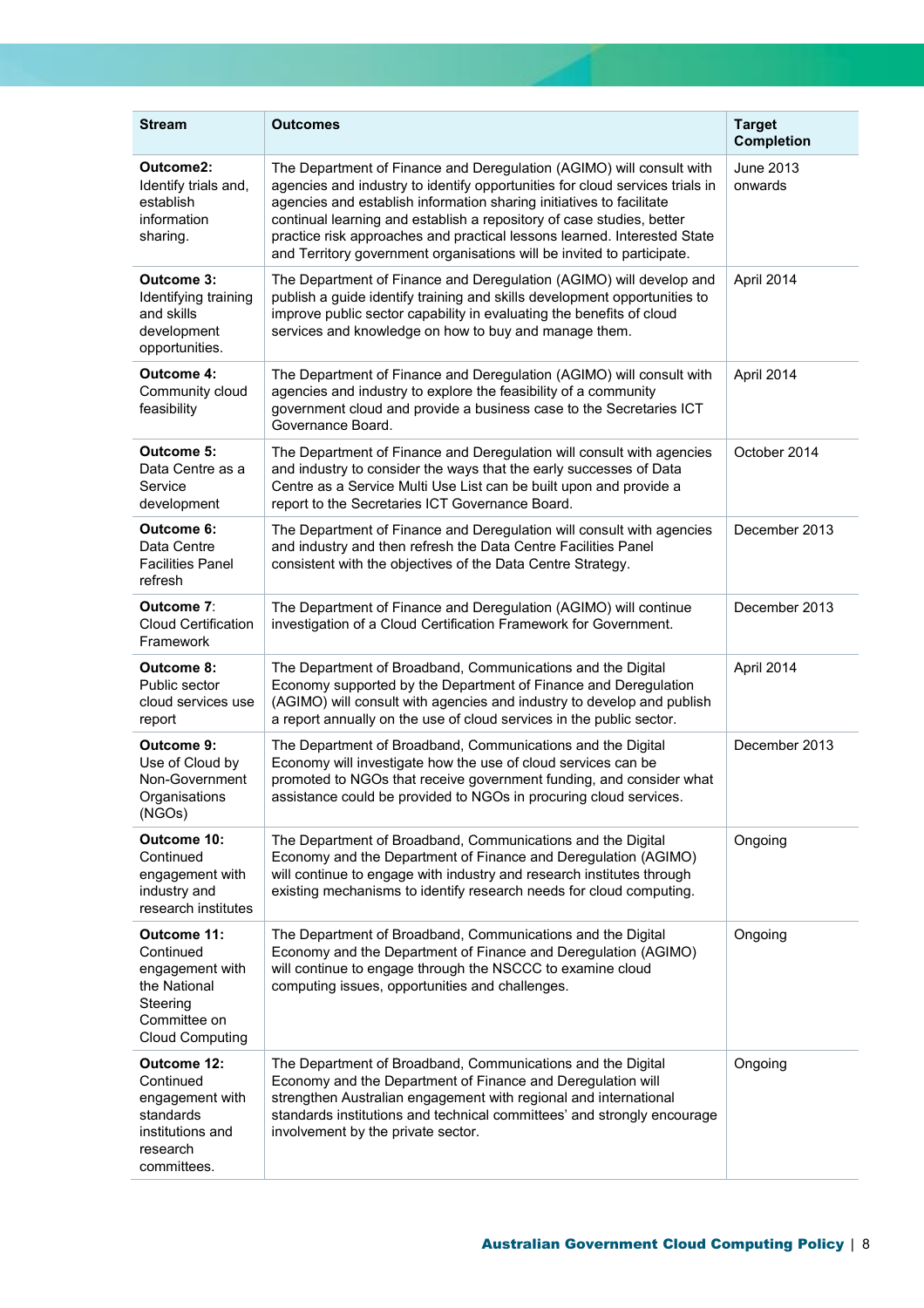| <b>Stream</b>                                                                                                          | <b>Outcomes</b>                                                                                                                                                                                                     | <b>Target</b><br><b>Completion</b> |
|------------------------------------------------------------------------------------------------------------------------|---------------------------------------------------------------------------------------------------------------------------------------------------------------------------------------------------------------------|------------------------------------|
| Outcome 13:<br><b>Review Australian</b><br>Government<br><b>Cloud Computing</b><br><b>Strategic Direction</b><br>paper | The Department of Finance and Deregulation (AGIMO) will review the<br>current cloud strategic directions paper, and issue an updated version<br>shortly after the release of the National Cloud Computing Strategy. | Completed                          |

J.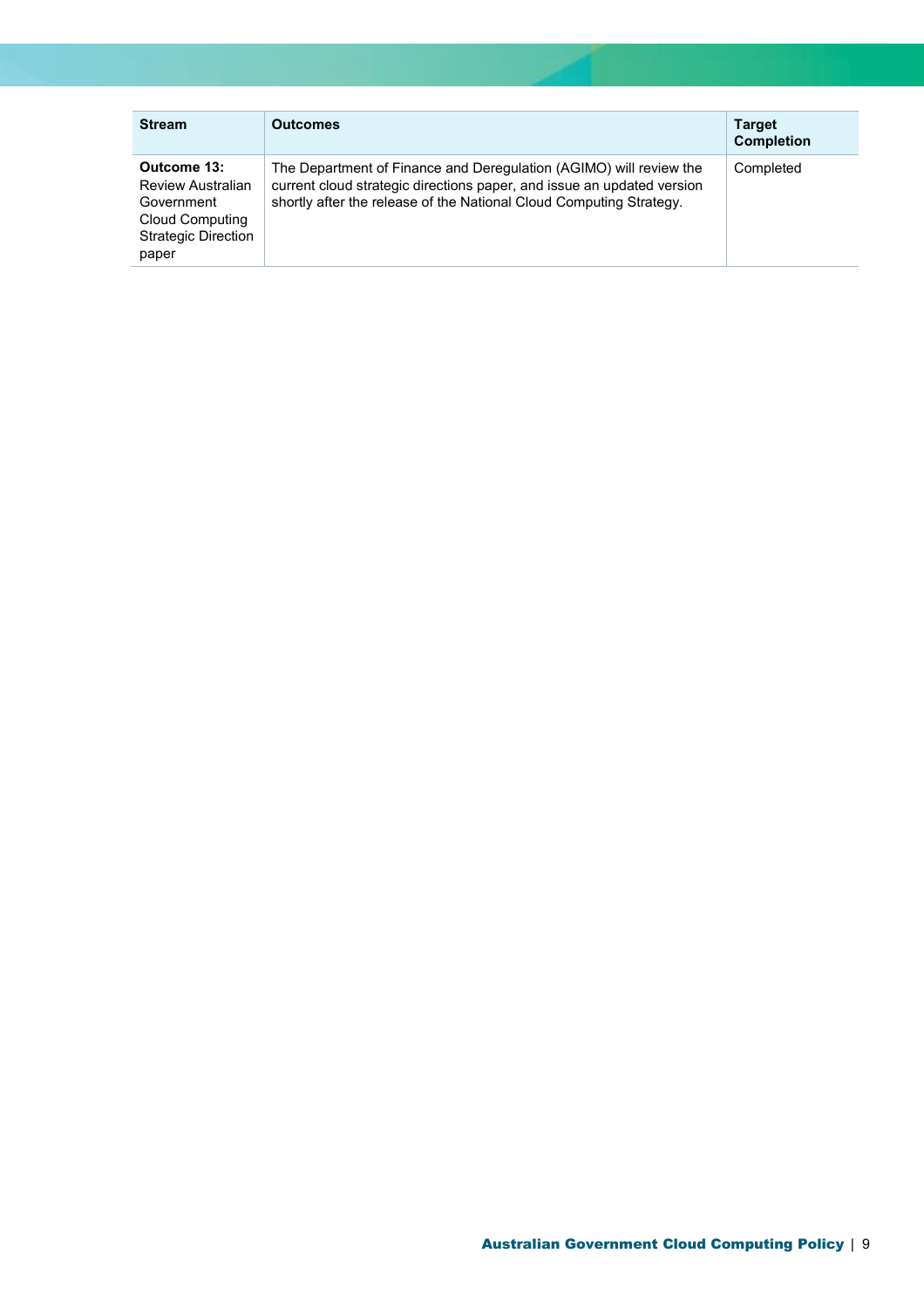# **Implementation Roadmap**

The table below replicates the estimated timescale for the above outcomes.

<span id="page-9-0"></span>

| May 13<br><b>Outcomes</b> |                                                                              |  | Jun-13 | <b>Jul-13</b> | Aug-13 | Sep-13 | Oct-13 | <b>Nov-13</b> | Dec-13 | Jan-14 | Feb-14 | Mar-14 | Apr-14 |
|---------------------------|------------------------------------------------------------------------------|--|--------|---------------|--------|--------|--------|---------------|--------|--------|--------|--------|--------|
|                           | <b>Procurement</b>                                                           |  |        |               |        |        |        |               |        |        |        |        |        |
| -1                        | Agencies to consider cloud services for new ICT procurements                 |  |        |               |        |        |        |               |        |        |        |        |        |
| $\overline{2}$            | Agencies to procure cloud services for test and development needs            |  |        |               |        |        |        |               |        |        |        |        |        |
| 3                         | Agencies to transition public facing websites to public cloud services       |  |        |               |        |        |        |               |        |        |        |        |        |
| 4                         | Investigate ICT funding models                                               |  |        |               |        |        |        |               |        |        |        |        |        |
|                           | <b>Capability Building</b>                                                   |  |        |               |        |        |        |               |        |        |        |        |        |
| -1                        | Clarify agency obligations                                                   |  |        |               |        |        |        |               |        |        |        |        |        |
| 2                         | Identify trials and establish information sharing                            |  |        |               |        |        |        |               |        |        |        |        |        |
| 3                         | Identify training and skills development opportunities                       |  |        |               |        |        |        |               |        |        |        |        |        |
| 4                         | Government community cloud feasibility business case                         |  |        |               |        |        |        |               |        |        |        |        |        |
| 5                         | Data Centre as a Service development                                         |  |        |               |        |        |        |               |        |        |        |        |        |
| 6                         | Refresh of Data Centre Facilities Panel                                      |  |        |               |        |        |        |               |        |        |        |        |        |
| $\overline{7}$            | Continue to investigate a Cloud Certification Framework                      |  |        |               |        |        |        |               |        |        |        |        |        |
| 8                         | Develop and publish report on public sector use of cloud services            |  |        |               |        |        |        |               |        |        |        |        |        |
| 9                         | Use of cloud by Non-Government Organisations (NGOs)                          |  |        |               |        |        |        |               |        |        |        |        |        |
| 10                        | Continued engagement with industry and research institutes                   |  |        |               |        |        |        |               |        |        |        |        |        |
| 11                        | Continued engagement with the National Standing Committee on Cloud Computing |  |        |               |        |        |        |               |        |        |        |        |        |
| 12                        | Continued engagement with standards and research committees                  |  |        |               |        |        |        |               |        |        |        |        |        |
| 13                        | Review Australian Government Cloud Computing Strategic Direction paper       |  |        |               |        |        |        |               |        |        |        |        |        |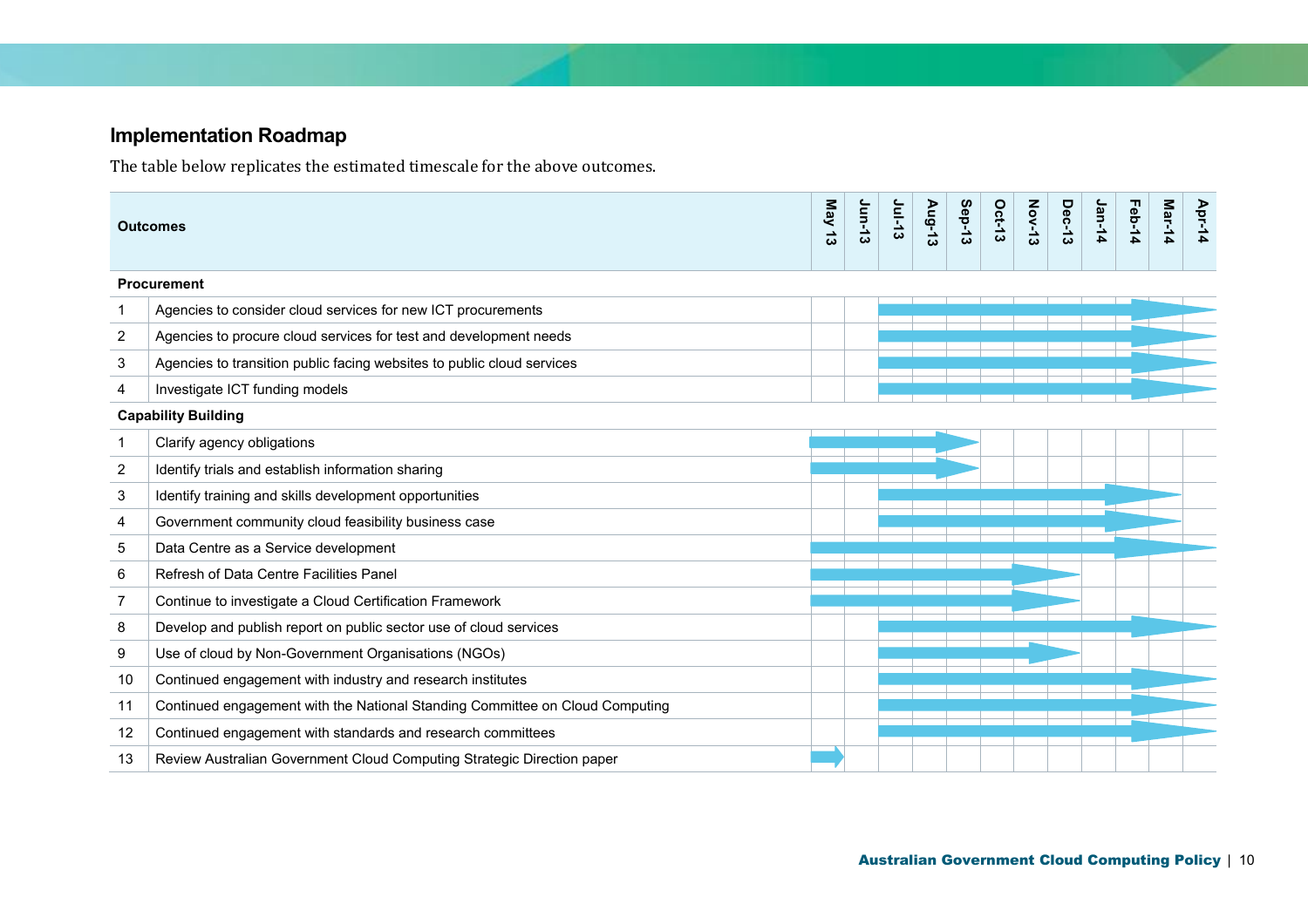## <span id="page-10-0"></span>**Success Indicators**

The Australian Government will be a leader in the use of cloud services when agencies use cloud services to:

- achieve greater efficiency;
- generate greater value from ICT investment;
- deliver better services; and
- support a mobile work force.

### <span id="page-10-1"></span>**Strategies, Policies, Guidance and Standards**

A range of strategies, policies, guidance and standards are related to the decision making process when procuring cloud services. Agencies are urged to review, and incorporate where appropriate, the following:

#### **Strategies**

#### *National Digital Economy Strategy*

The *National Digital Economy Strategy<sup>7</sup>* aim is that, by 2020, Australia will be among the world's leading digital economies. The strategy identifies the role cloud computing can play in reducing the cost of ICT to government and the improvement in service delivery to business and individuals.

#### *National Cloud Computing Strategy*

The *National Cloud Computing Strategy* complements the *National Digital Economy Strategy* and examines the broad role of cloud technologies, the various opportunities and potential for the nation (private, public and not for profit sectors) and includes a section on the 'Government's use of Cloud Computing' in the context of the wider Australian economy.

The strategy identifies cloud computing as a key enabler of the digital economy and addresses the barriers to adoption of cloud computing by setting out a range of actions to accelerate the adoption of cloud services across the sectors.

#### *Australian Public Service ICT Strategy 2012-2015*

The *Australian Public Service ICT Strategy 2012-2015<sup>8</sup>* outlines how Australian Government agencies will continue to use ICT to drive better service delivery, improve government operations, drive productivity, and to engage with people, the community and business. It supports better, more accessible government services for people when, where and how it suits them, so they can be more productive.

The strategy recognises the benefits cloud computing provides to increased capability and improvement of efficiency through lower customisation and integration costs to government operations.

#### *Australian Government Data Centre Strategy 2010-2025*

The *Australian Government Data Centre Strategy 2010-2025<sup>9</sup>* aims to improve and optimise government use of data centre facilities over a fifteen year period through the aggregation and standardisation of agencies data centre requirements via the Data Centre Facilities Panel.

<sup>&</sup>lt;sup>7</sup> http://www.nbn.gov.au/nbn-benefits/national-digital-economy-strategy/

<sup>&</sup>lt;sup>8</sup> http://agimo.gov.au/policy-guides-procurement/ict\_strategy\_2012\_2015/

<sup>&</sup>lt;sup>9</sup> http://agimo.gov.au/policy-guides-procurement/data-centres/data-centre-strategy/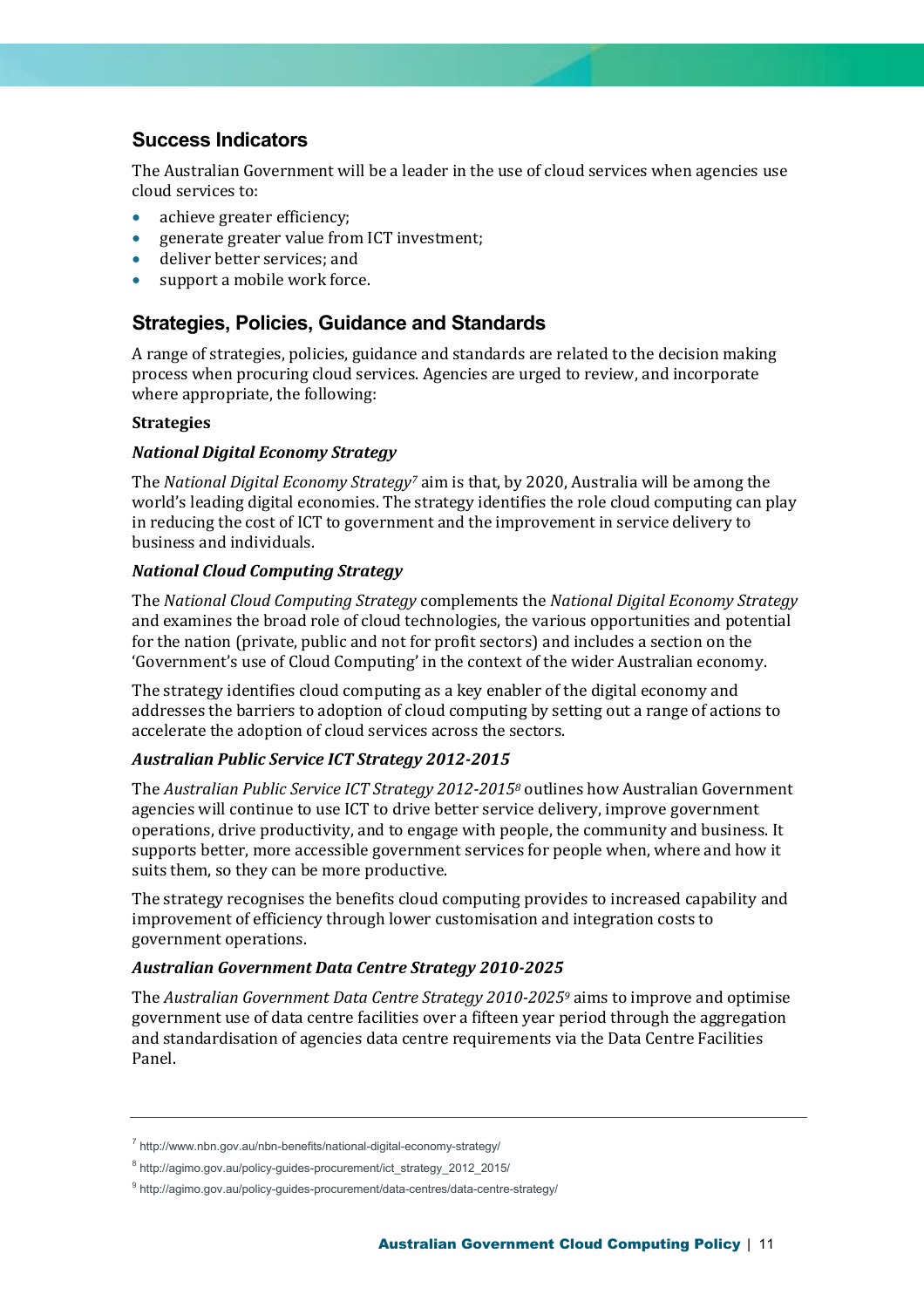The strategy identifies a number of trigger points such as asset refreshment cycles, end of outsourcing contracts, end of life for data centre, or expansion of data centre capacity that place mandatory obligations on agencies to use the Data Centre Facilities Panel.

Agencies considering infrastructure cloud services such as Infrastructure and Platform as a Service (IaaS and PaaS) are advised to contact the Data Centres team at [datacentres@finance.gov.au](mailto:datacentres@finance.gov.au)

#### *Australian Government Big Data Strategy*

The *Australian Government Big Data Strategy* is scheduled for release in July 2013. The strategy investigates the use of big data analytics as a tool to improve productivity through better service delivery and policy development.

#### **Policy**

#### *Protective Security Policy Framework*

The *Protective Security Policy Framework<sup>10</sup>* provides a principles and risk-based approach for the way the Australian Government protects its people, information and physical assets.

The policy is the Government's principle document outlining agencies mandatory obligations for the protection of information including the management of security risks associated with electronic data transmission, aggregation and storage.

#### *Information Security Manual*

The *Information Security Manual<sup>11</sup>* provides a principles and risk-based approach to the security of government information and communications technology systems.

The manual articulates mitigating strategies and processes for agencies to reduce the security risks to the Government's information assets.

#### *Commonwealth Procurement Rules*

The *Commonwealth Procurement Rules12* (CPRs) are issued by the Minister for Finance and Deregulation under Regulation 7 of the Financial Management and Accountability Regulations 1997 .

The CPRs set down the rules for Australian Government procurement and articulate the Australian Government's requirements for officials performing duties in relation to procurement. FMA Regulation 7 requires officials to comply with the CPRs when performing duties related to procurement.

The FMA Regulations also require that proposals to spend public money must be approved. In particular, FMA Regulation 9 requires an approver to be satisfied, after making reasonable enquiries, that the spending proposal is an efficient, effective, economical and ethical use of public money that is not inconsistent with the policies of the Commonwealth.

#### *ICT Customisation and Bespoke Development Policy*

The *ICT Customisation and Bespoke Development Policy<sup>13</sup>* aims to reduce the percentage of customised and bespoke ICT solutions across government. The policy places a mandatory obligation on agencies to consider existing government or commercial off-the-shelf ICT solutions, such as cloud services.

<sup>10</sup> http://www.protectivesecurity.gov.au/pspf/Pages/default.aspx

<sup>11</sup> http://www.dsd.gov.au/infosec/ism/

<sup>12</sup> http://www.finance.gov.au/procurement/procurement-policy-and-guidance/commonwealth-procurement-rules/

<sup>13</sup> http://agimo.gov.au/files/2012/04/ICT\_Customisation\_and\_Bespoke\_Development\_Policy.pdf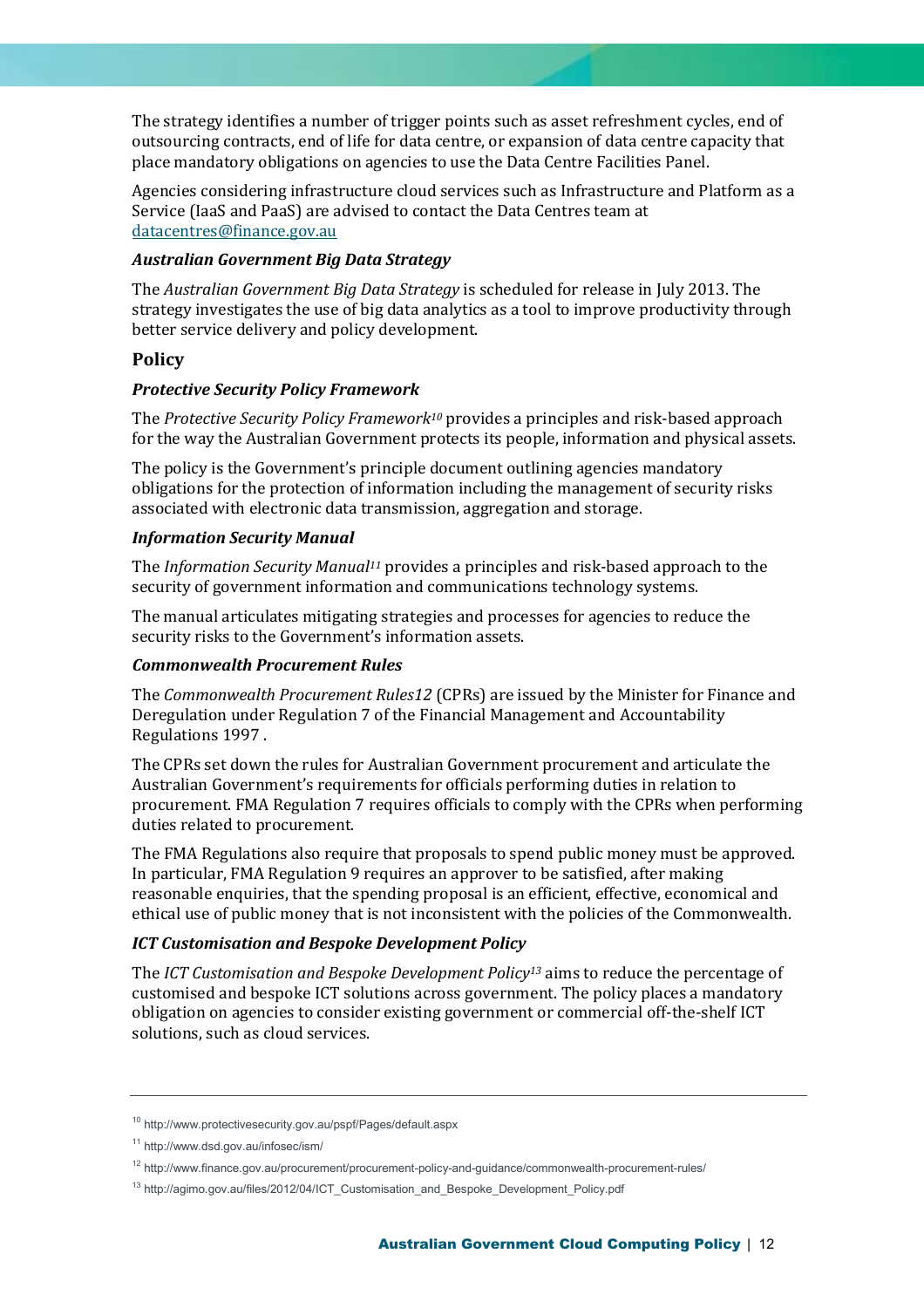#### **Guidance**

#### *Cloud Security Considerations*

The Defence Signals Directorate's *Cloud Security Considerations<sup>14</sup>* paper provides agencies with a risk-based approach to the assessment of the viability of using cloud services by detailing a comprehensive list of issues to consider.

The paper assists agencies to conduct a risk assessment and make an informed decision regarding whether an agency's proposed use of cloud services has an acceptable level of risk relevant to the security requirements of the information.

#### *A Guide to Implementing Cloud Services*

The *A Guide to Implementing Cloud Services<sup>15</sup>* provides an overarching risk-managed approach for agencies to develop an organisational cloud strategy and implement cloudbased services.

The guide is aimed at experienced business strategists, architects, project managers, business analysts and IT staff to realise the benefits of cloud computing technology, focuses on activities to identify and implement cloud opportunities and advocates for a coordinated approach to the implementation of cloud services between business and ICT managers.

#### *Privacy and Cloud Computing for Australian Government Agencies*

The *Privacy and Cloud Computing for Australian Government Agencies<sup>16</sup>* guide provides agencies with an understanding of how to comply with privacy laws and regulations when choosing cloud services.

The guide aims to give agencies an awareness of their privacy and security obligations, advises on a risk-based analysis of their information and to ensure that the contractual arrangements they enter into with ICT providers adequately address their privacy obligations to citizens information.

#### *Negotiating the Cloud – Legal Issues in Cloud Computing Agreements*

The *Negotiating the Cloud – Legal Issues in Cloud Computing Agreements<sup>17</sup> guide* provides agencies with an understanding of the typical legal issues involved when entering into cloud services agreements. The guide highlights the core set of legal issues that agencies should consider with any cloud services agreement.

Agencies are reminded to use contractual instruments to ensure cloud services providers address the legislative and regulatory requirements on behalf of an agency.

#### *Financial Considerations for Government use of Cloud Computing*

The *Financial Considerations for Government use of Cloud Computing<sup>18</sup>* guide provides agencies with an understanding of the often complex financial considerations agencies should address when procuring cloud services.

#### *Records Management in the Cloud*

The *Records Management in the Cloud<sup>19</sup>* guide provides agencies with a risk-based approach to the management of information in cloud services. The guide provides a checklist to assist

<sup>14</sup> http://www.dsd.gov.au/infosec/cloudsecurity.htm

<sup>15</sup> http://agimo.gov.au/files/2012/09/a-guide-to-implementing-cloud-services.pdf

<sup>16</sup> http://agimo.gov.au/files/2013/02/privacy-and-cloud-computing-for-australian-government-agencies-v1.1.pdf

<sup>17</sup> http://agimo.gov.au/files/2013/02/negotiating-the-cloud-legal-issues-in-cloud-computing-agreements-v1.1.pdf

 $18$  http://agimo.gov.au/files/2012/04/financial\_considerations\_for\_government\_use\_of\_cloud\_computing.pdf

<sup>19</sup> http://www.naa.gov.au/records-management/agency/secure-and-store/rm-and-the-cloud/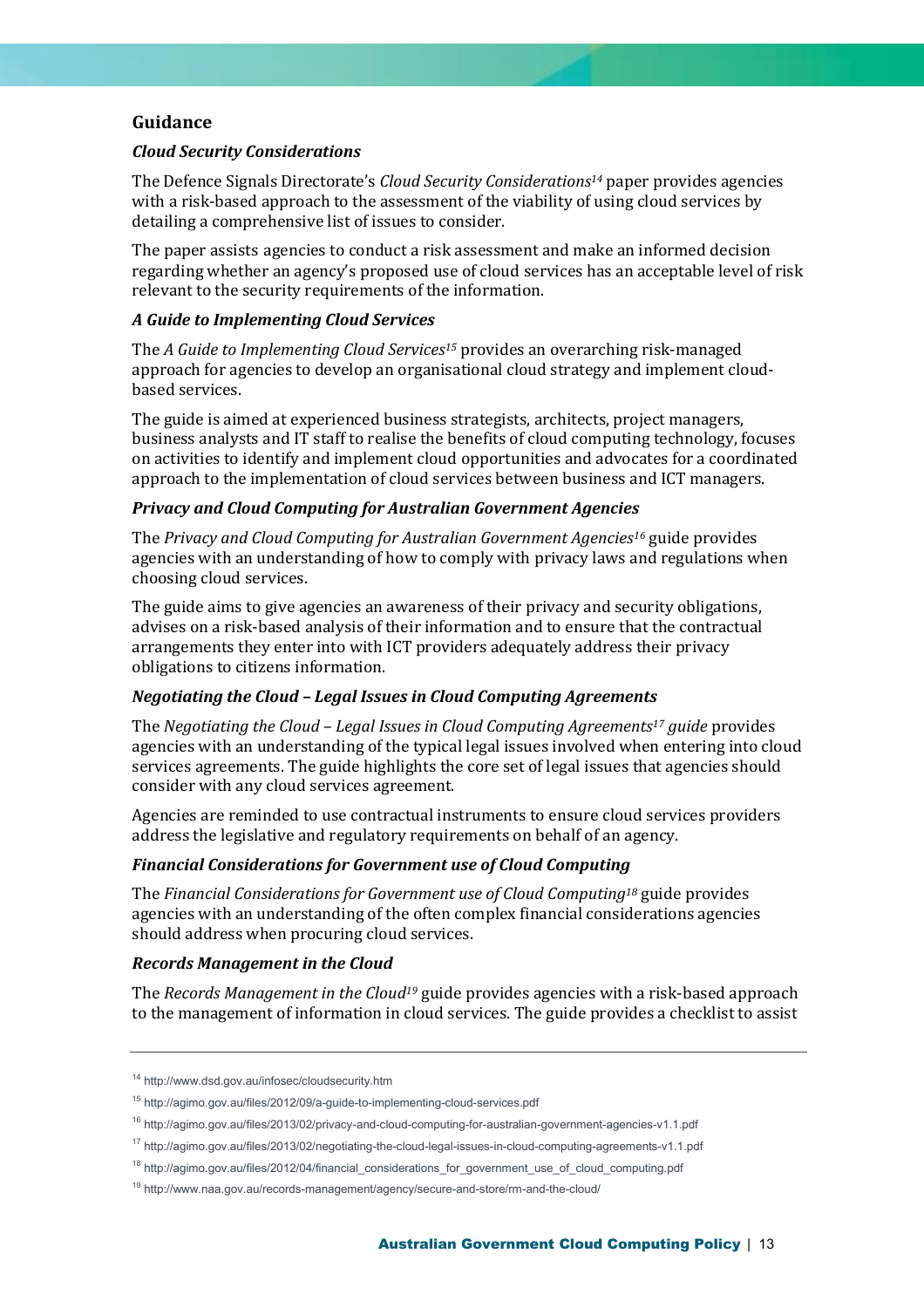agencies determine if a proposed cloud service complies with the requirements of the *Archives Act 1983*.

#### *Community Cloud Governance – Better Practice Guide*

The *Community Cloud Governance – Better Practice Guide<sup>20</sup>* provides agencies with an appropriate governance framework to manage the roles and responsibilities of agencies that may wish to develop or enter into a community cloud.

#### *Australian Public Service Mobile Roadmap*

The *Australian Public Service Mobile Roadmap,* scheduled for release soon, will assist agencies build a consistent, whole-of-government approach to the adoption of mobile technology that will extend services to citizens, improve agency and staff productivity, and engage more effectively.

#### *Australian Government Architecture Framework*

The *Australian Government Architecture Framework<sup>21</sup>* provides a range of artefacts with the aim of assisting agencies engineer more consistent and cohesive services to citizens and support the more cost-effective delivery of ICT services by government.

#### **Standards**

The Australian Government is committed to and will continue contributing to the development of international cloud standards via its work with Standards Australia on the JTC1 SC27 and SC38 programs of work.

### <span id="page-13-0"></span>**Procurement**

Agencies are reminded of their obligation to comply with relevant legislative and regulatory requirements and to select cloud services commensurate with the requirements of the information.

Figure 1: provides agencies with a suggested high level approach to the process of assessing and selecting cloud services.



<span id="page-13-1"></span>The Data Centre as a Service Multi Use List<sup>22</sup> is an option available to agencies for the procurement of cloud services.

<sup>20</sup> http://agimo.gov.au/files/2012/04/files/2012/04/community\_cloud\_governance\_better\_practice\_guide.pdf

<sup>&</sup>lt;sup>21</sup> http://agimo.gov.au/policy-guides-procurement/australian-government-architecture-aga/

<sup>&</sup>lt;sup>22</sup> http://agimo.gov.au/policy-guides-procurement/data-centres/data-centre-as-a-service-dcaas-multi-use-list-mul-fact-sheet/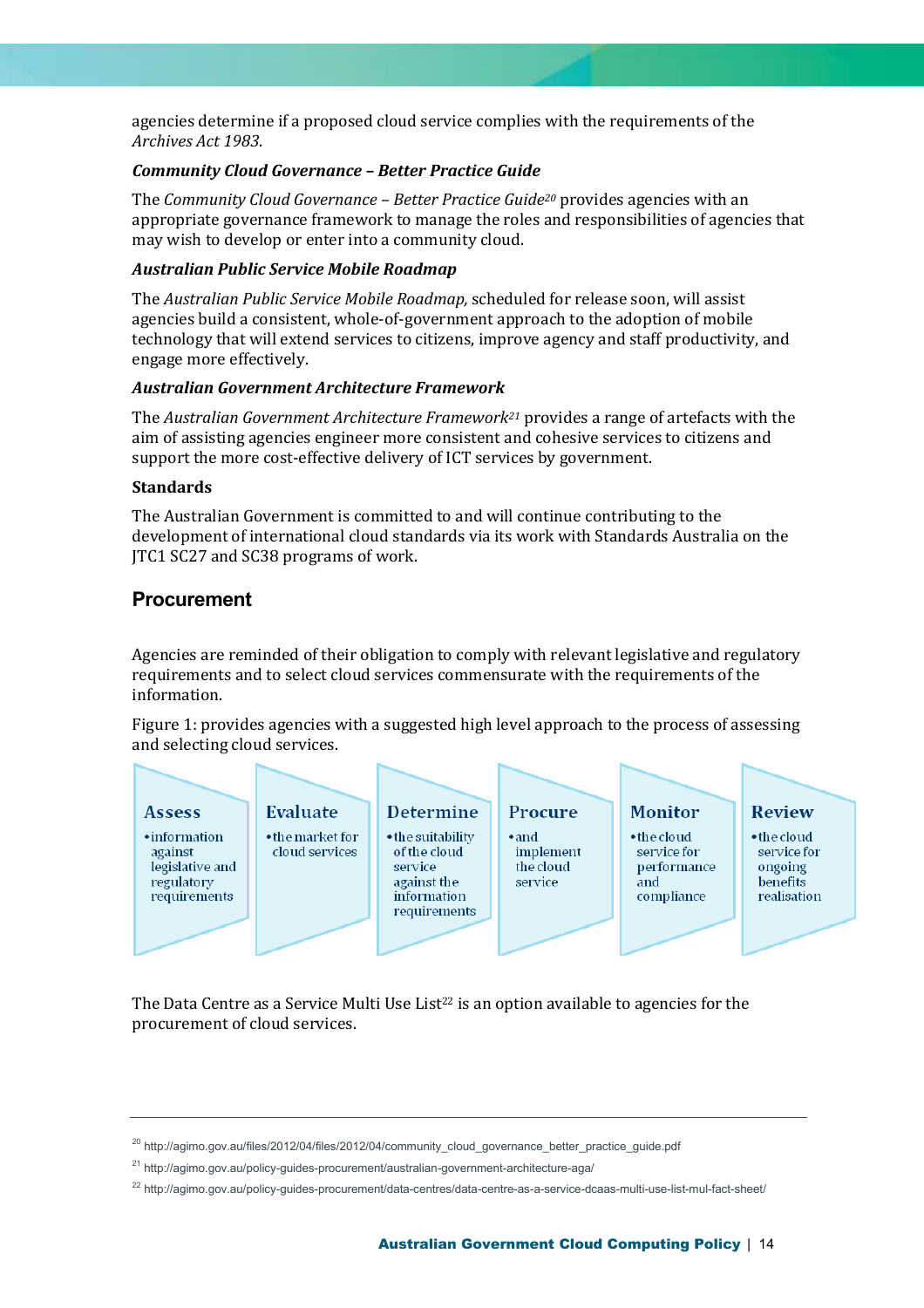# **Attachment A Progress on Deliverables**

The table below shows progress on the deliverables of the Australian Government Cloud Computing Strategic Directions Paper, April 2011.

| <b>Stream</b>                                                                      | Output                                                                                                                                                               | <b>Status</b>              |
|------------------------------------------------------------------------------------|----------------------------------------------------------------------------------------------------------------------------------------------------------------------|----------------------------|
| Enabling                                                                           | Establishment of a Cloud Information Community                                                                                                                       | Completed                  |
| Preparing to adopt cloud: policy,                                                  | Development of a Cloud Framework, including:                                                                                                                         |                            |
| principles, contract guidance and<br>knowledge guidance                            | "Use of Cloud" Principles (incorporated into AGA principles)                                                                                                         | Completed                  |
|                                                                                    | <b>Better Practice Guides</b>                                                                                                                                        |                            |
|                                                                                    | Security                                                                                                                                                             | Completed                  |
|                                                                                    | Records Management                                                                                                                                                   | Completed                  |
|                                                                                    | Privacy                                                                                                                                                              | Completed                  |
|                                                                                    | Legal Issues                                                                                                                                                         | Completed                  |
|                                                                                    | <b>Financial Considerations</b>                                                                                                                                      | Completed                  |
|                                                                                    | <b>Implementing Cloud Services</b>                                                                                                                                   | Completed                  |
|                                                                                    | <b>Community Cloud Governance</b>                                                                                                                                    | Completed                  |
|                                                                                    | Investigation of a Risk-based Service Provider Certification Program                                                                                                 | <b>Under Consideration</b> |
| <b>Public Clouds</b>                                                               | AGIMO public-facing websites transitioned to public cloud<br>(e.g. www.data.gov.au and www.govspace.gov.au)                                                          | Completed                  |
| A tactical (or opportunistic) approach to<br>cloud services with agencies adopting |                                                                                                                                                                      |                            |
| public cloud as offerings mature                                                   | Sourcing model, e.g. Whole of Government Public Cloud Service Provider Panel                                                                                         | Completed                  |
|                                                                                    | Proof of Concepts / Pilots undertaken by agencies                                                                                                                    | Agency Defined             |
| <b>Private and Community Clouds</b>                                                | Integration with Data Centre Strategy: (projects that support future cloud capability)                                                                               |                            |
| A strategic approach to cloud services<br>with the integration of a whole of       | The Optimising Data Centre Use project - to provide guidance to assist agencies in using advanced virtualisation<br>& cloud-type technologies                        | Completed                  |
| government approach to cloud with the<br>Data Centre Strategy                      | The DCaaS project - will assess cloud technologies in providing common data centre facilities and ICT solutions<br>for the 50 smaller Australian Government agencies | Completed                  |
|                                                                                    | Investigation and adoption of Private and/or community clouds                                                                                                        | Agency Defined             |
|                                                                                    | Investigation and establishment of a Government "Storefront" or Government Community Cloud                                                                           | Completed                  |
|                                                                                    | Expansion of the Cloud Information Community to undertake governance role for the Government "Storefront" or<br>the Community Cloud/Government "Storefront"          | Not Under Consideration    |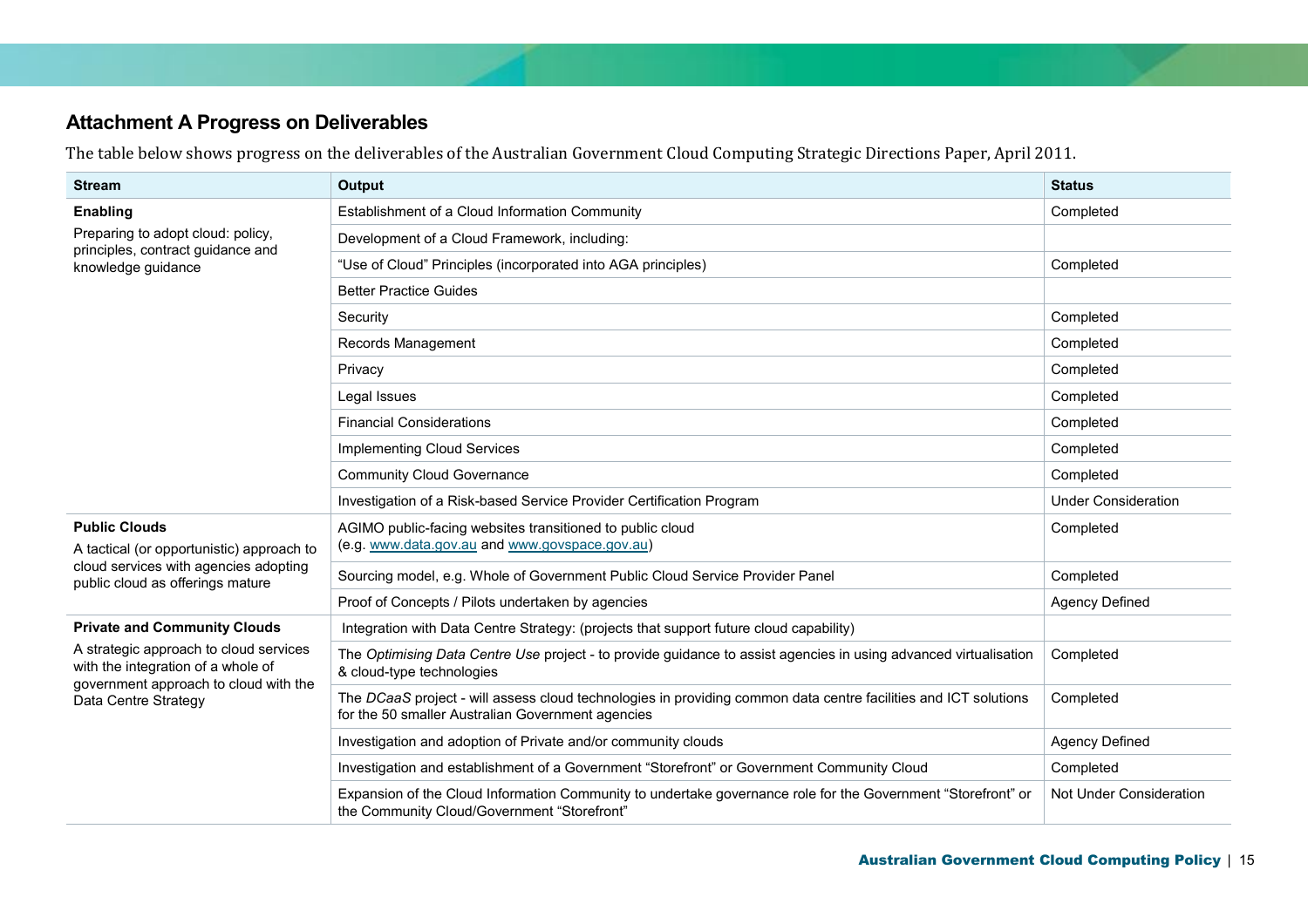## **Attachment B Tactical Application and Use of Cloud by Government**

<span id="page-15-0"></span>The matrix below is provided to assist agencies consider where cloud services may be appropriate at the Information and Technology layers. Decisions to transition at the information and services layers should be made based on a risk-managed approach taking into account information assurance requirements. (The content of the Data Centre with Advanced Virtualisation column represents a service provider view, while the content of the Private Cloud, Hybrid cloud, Community Cloud and Public Cloud columns represents a user view.)